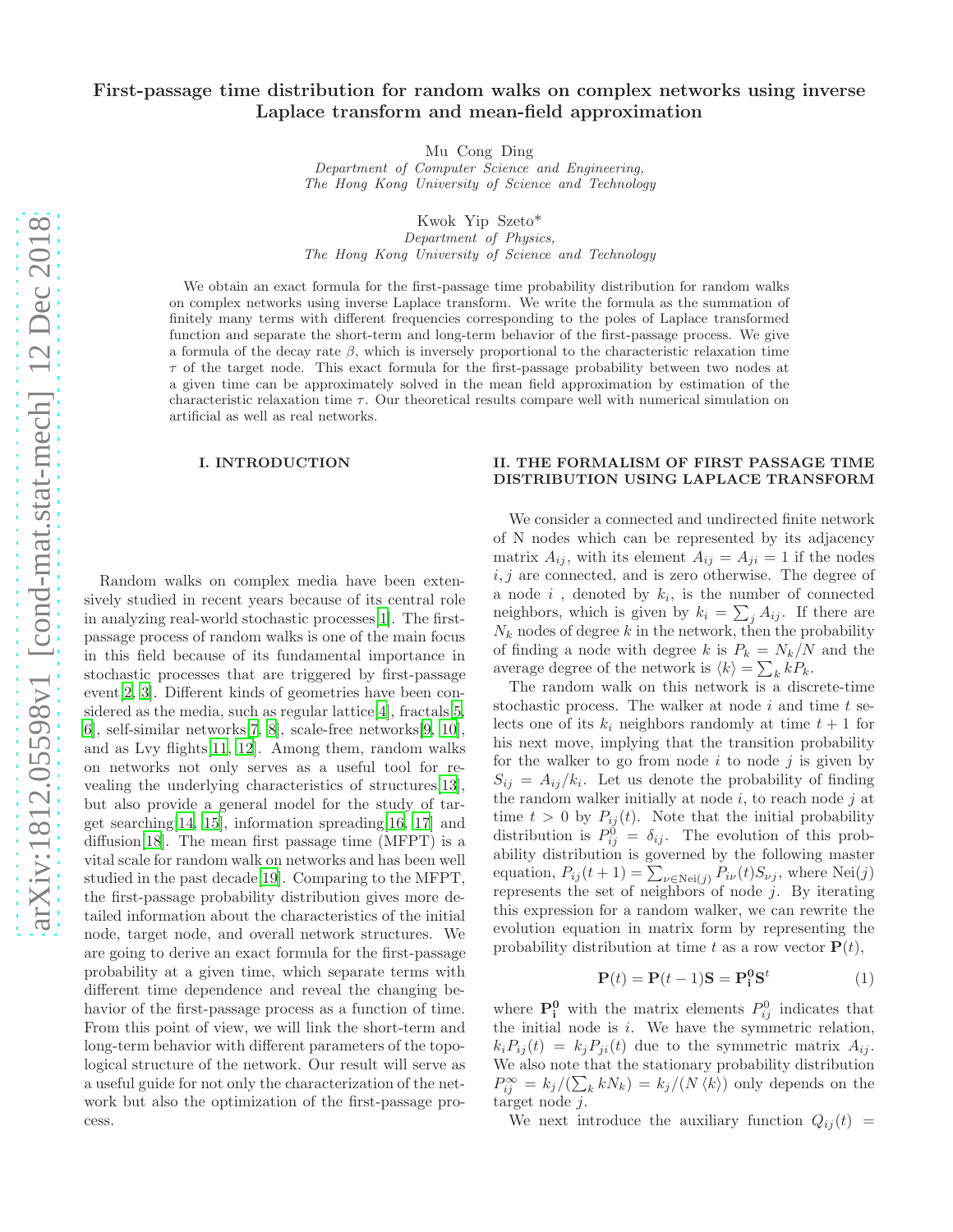$P_{ij}(t) - P_j^{\infty}$ , which converges to zero at the infinite time limit, as the random walk process eventually reaches the stationary probability distribution. From the evolution equation of  $P_{ij}(t)$ , we get the evolution equation for  $Q_{ij}(t)$  as

$$
Q_{ij}(t) = P_{ij}(t) - P_j^{\infty} = (\mathbf{P}_i^0 - \mathbf{P}^{\infty}) \mathbf{S}^t \mathbf{e}_j \qquad (2)
$$

where  $e_j$  is the column unit vector with the j-th entry equals to 1. Note that  $\widetilde{P_{ij}}(z) = \sum_{t=0}^{\infty} z^{-t} P_{ij}(t)$  converges only when  $|z| > 1$  but this problem is resolved with the auxiliary function  $Q_{ij}(t)$  when the stationary probability  $P_j^{\infty}$  has been subtracted from  $P_{ij}(t)$ . Since  $Q_{ij}(t)$ depends on the initial node  $i$  and target node  $j$ , and involves the transition probability matrix S, it is related to the structure of the network. The Laplace transform of  $Q_{ij}(t)$  is  $\widetilde{Q_{ij}}(z) = \sum_{t=0}^{\infty} z^{-t} Q_{ij}(t)$ , which is

<span id="page-1-0"></span>
$$
\widetilde{Q_{ij}}(z) = (\mathbf{p_i^0} - \mathbf{p^{\infty}}) \left(\mathbf{I} - \frac{1}{z}\mathbf{S}\right)^{-1} \mathbf{e_j}
$$
 (3)

where **I** is the identity matrix. This expression shows that  $Q_{ij}(z)$  is a rational function of z.

We next consider the physical quantity of interest for random walk, namely the first passage probability  $F_{ij}(t)$ defined as the probability of reaching the target  $j$  for the first time at time t. We can first associated  $F_{ij}(t)$  with its cumulative distribution function  $G_{ij}(t)$ , which is the probability that node  $j$  has not been visited until time t. From these definitions, we see that  $F_{ij}(t) = G_{ij}(t -$ 1) –  $G_{ij}(t)$ . We set  $F_{ij}(0) = 0$ , and  $G_{ij}(-1) = G_{ij}(0) = 0$ 1. From the definition of  $F_{ii}(t)$ , we have an important relation to describe the dynamics[\[19\]](#page-7-18),

$$
P_{ij}(t) = \delta_{t0}\delta_{ij} + \sum_{t'=0}^{t} P_{jj}(t-t')F_{ij}(t')
$$
 (4)

We can then use this dynamic equation for  $P_{ij}(t)$  and  $F_{ij}(t)$  to obtain the key relation between  $G_{ij}(z)$  and  $Q_{ij}(z)$ . Note that  $Q_{ij}(z)$  completely determined by  $S_{ij}$ by Eq. $(3)$ .

<span id="page-1-4"></span>
$$
\widetilde{G_{ij}}(z) = -\frac{Q_{ij}(z) - Q_{jj}(z) - \delta_{ij}}{(1 - z^{-1})\widehat{Q_{jj}}(z) + P_j^{\infty}} \tag{5}
$$

Note that this is the key relation that connects the dynamics with geometry for random walk on any undirected complex network. We observe from this relation that  $G_{ij}(z)$  is solved once  $Q_{ij}(z)$  is known. We can then use inverse Laplace transform to get the cumulative distribution function  $G_{ij}(t)$ . The usual quantity of interest such as the mean first passage time can easily be computed by  $\langle T_{ij} \rangle = \sum_{t=0}^{\infty} G_{ij}(t) = \widetilde{G_{ij}}(1)$ . In fact, once  $G_{ij}(t)$  is known, any other statistical quantity of the random walk on the network will be computable. This is the summary of the formalism for the dynamical equation of the random walk process.

# III. THE INVERSE TRANSFORM OF CUMULATIVE DISTRIBUTION FUNCTION

To relate  $G_{ij}(z)$  to the topological properties of the complex network, we need another equation to compute  $Q_{ij}(z)$ , which is a rational function of z and it diverges at all the eigenvalues of S , except from the eigenvalue 1. Because  $Q_{ij}(t)$  is expected to decrease exponentially,  $G_{ij}(z)$  converges in some region inside  $|z| < 1$  away from the origin. The inverse Laplace transform of  $G_{ij}(z)$  is,

$$
G_{ij}(t) = \frac{1}{2\pi i} \oint \widetilde{G_{ij}}(z) z^{t-1} dz = \sum_{z_n \in \text{ROC}} Res[\widetilde{G_{ij}}(z_n) z_n^{t-1}]
$$
\n(6)

The path of integration enclosed the whole region of convergence (ROC). In Appendix A, we find that all poles  $z_n$  of  $\widetilde{G_{ij}}(z)z^{t-1}$  occurs when the denominator of  $\widetilde{G_{ij}}(z)$ is 0,

<span id="page-1-1"></span>
$$
(z_n^{-1} - 1)\widetilde{Q_{jj}}(z_n) = P_j^{\infty} \tag{7}
$$

We call this the pole equation, which can be simplified as a polynomial equation of order  $N$ , with the corresponding residue having a simple relation to  $t$ , see Appendix A,

<span id="page-1-5"></span>
$$
Res[\widetilde{G_{ij}}(z_n)z_n^{t-1}] = A_{z_n}z_n^{t-1}
$$
\n(8)

where,

<span id="page-1-2"></span>
$$
A_{z_n} = -\frac{\widetilde{Q_{ij}}(z_n) - \widetilde{Q_{jj}}(z_n) - \delta_{ij}}{z_n^{-2} \widetilde{Q_{jj}}(z_n) + (1 - z_n^1) \widetilde{Q_{jj}}'(z_n)}
$$
(9)

Note that  $\widetilde{Q_{ij}}(z)$  is the derivative of  $\widetilde{Q_{ij}}(z)$ . By this equation, we obtain an expansion form of first-passage probability,

<span id="page-1-3"></span>
$$
G_{ij}(t) = \sum_{z_n \in \text{ROC}} A_{z_n} z_n^{t-1}
$$
 (10)

When  $t = 0$ , the coefficients sum up to 1,  $G_{ij}(0) =$  $\sum_{z_n} A_{z_n} z_n^{-1} = 1$ . The first-passage cumulative probability distribution function  $G_{ij}(t)$  can be represented as finite sum of exponential functions  $A_{z_n} z_n^{t-1}$  at poles  $z_n$ . From this observation, we see that an analysis of the poles of  $G_{ij}(z)$  is important for the understanding of the first passage process on networks.

# V. THE MAIN POLE AND THE ASYMPTOTIC BEHAVIOR OF FIRST-PASSAGE TIME DISTRIBUTION

We see from the expression of  $G_{ij}(t)$  in terms of the summation of terms  $A_{z_n} z_n^{t-1}$  that at a long time, the pole with the largest magnitude  $|z_n|$  will dominate the asymptotic behavior of the random walk. We also note that in the equation of poles, Eq.[\(7\)](#page-1-1), the value of the pole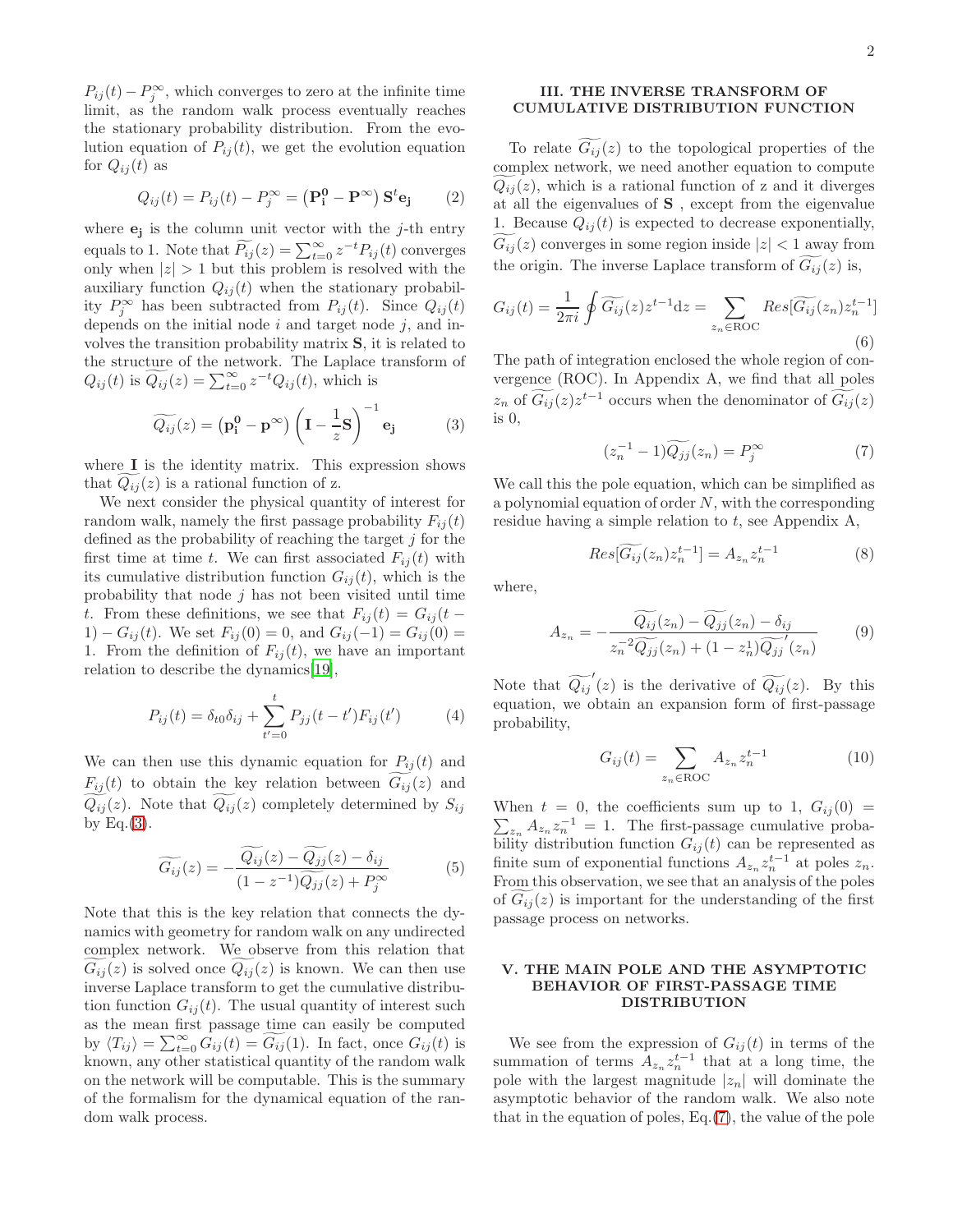

<span id="page-2-1"></span>FIG. 1. Characteristic relaxation time  $\tau$  v.s. degree k for all nodes in a network. Blue points (filled circle) for exact simulation results, red (dotted line) for the simple mean-field approximation, yellow (line) for the improved mean-field approximation. (a): BA network  $N = 1000$ ,  $m_0 = m = 15$ ; (b): BA network  $N = 1000$ ,  $m_0 = m = 40$ ; (c): ER network  $N = 500$ ,  $\beta = 0.1$ ; (d): WS network  $N = 500, k = 20, \beta = 0.7$ 

only depends on the target node  $i$ . This implies that the spectrum is completely determined by the target node j and the topological structure of the local region around it. The relevance of initial node  $i$  only appears through the coefficients  $A_{z_n}$ . We therefore first discuss the main pole, namely the one that determines the asymptotic behavior of the random walk.

An important feature of the first-passage process for random walk on network is an exponentially decaying asymptotic behavior for  $t \to \infty$  [\[20\]](#page-7-19), with decay rate obtainable by asymptotic analysis with the form,  $G_{ij}(t) \approx$  $e^{-\beta_j t}$ , where  $\beta_j \leq k_i/(N \langle k \rangle) = P_j^{\infty}$ . This implies that there should be a positive real pole  $z_0$  slightly less than 1, such that,  $z_0 = e^{-\beta_j} \leq 1$  and  $A_{z_0} \leq 1$ . Because the asymptotic behavior is dominated by  $z_0$ , all the other poles  $z_n$  satisfies,  $|z_n| \ll z_0$  for  $n \neq 0$ .

We can verify the above identification of the main pole  $z_0$ , by solving the pole equation Eq.[\(7\)](#page-1-1), We first note that for a vast network, the right-hand side of the pole

equation,  $P_j^{\infty}$ , is minimal. In order for the pole equation to be valid, we must have the left-hand side of the pole equation,  $(z_n^{-1} - 1) \widetilde{Q_{jj}}(z_n)$ , also very small. In this expression,  $(z_n^{-1} - 1)$  can be small when  $z_n \to 1$ , but  $\widetilde{Q_{jj}}(1)$ needs not be small in general, as  $Q_{jj}(z)$  converges and  $\widetilde{Q_{jj}}(1) \gg \beta_j \lesssim k_i/(N \langle k \rangle) = P_j^{\infty}$ . Therefore, we can say that there should be a pole  $z_0$  with magnitude slightly less than 1. By expanding all terms to the first order of  $(z - 1)$ , we get

$$
z_0 \approx 1 + \frac{P_j^{\infty}}{\frac{d}{dz} \left[ \left( \frac{1}{z} - 1 \right) \widetilde{Q_{jj}}(z) \right]} \approx e^{-\frac{P_j^{\infty}}{\widetilde{Q_{jj}}^{(1)}}}
$$
 (11)

where  $\widetilde{Q_{jj}}(1) = \sum_{t=0}^{\infty} (P_{jj}(t) - P_j^{\infty})$  is identified as the characteristic relaxation time  $\tau_j$ . The decay rate for the asymptotic behavior of the random walk will thus be

<span id="page-2-0"></span>
$$
\beta_j \approx \frac{P_j^{\infty}}{\tau_j} \tag{12}
$$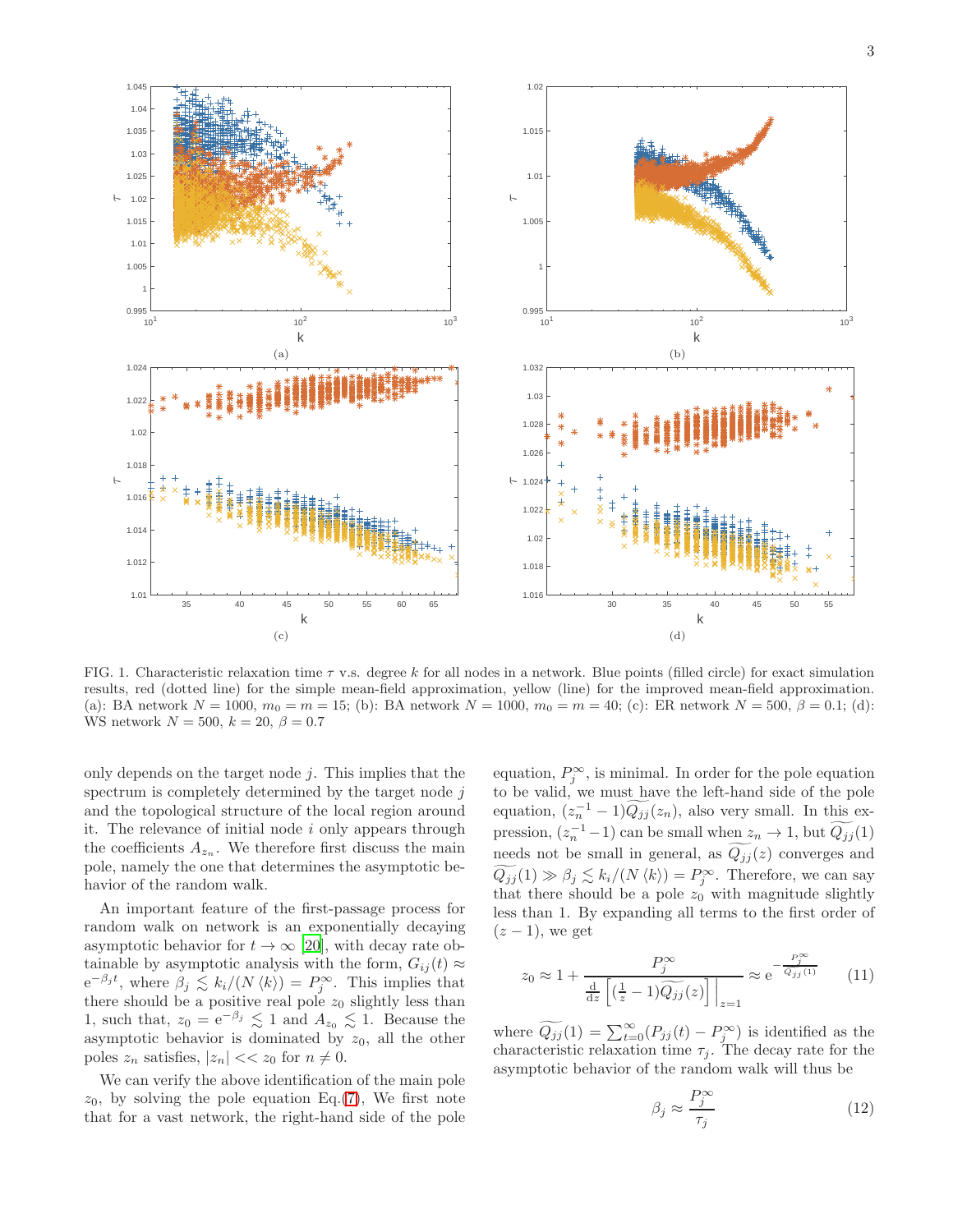

<span id="page-3-0"></span>FIG. 2. (a) and (b): decay rate  $\beta$  versus degree k of all nodes in a network. Blue points (filled circle) for exact simulation results, red (dotted line) for the improved mean-field approximation. (c) and (d): the probability distribution of relative error δβ of decay rate predicted by the improved mean-field approximation in (a) and (b) respectively. (a) and (c): BA network  $N = 500$  and  $m = m_0 = 6$ . (b) and (d): BA network  $N = 500$  and  $m = m_0 = 15$ .

As we can see later, this formula gives a very accurate approximation of the decay rate  $\beta_j$ . The next task is to compute the relaxation time  $\tau_j = Q_{jj}(1)$ .

#### VI. MEAN-FIELD APPROXIMATION

We first discuss a simple version of the mean-field approximation. Since the characteristic relaxation time  $\tau_i$ is a function of node j, we may estimate  $\tau_j$  by the local topological structure around the node  $j$ . We may only consider the topological information within the nearest neighbors of the node  $j$  and divide the whole network into three disjoint regions: region  $(0)$  is just the node j itself, region (1) consists of the  $k_j$  nearest neighbors of node j, and region  $(\infty)$  consists of the remaining nodes in the network. In this simple mean-field approximation, we treat the state  $(\infty)$  as an absorbing state. For a random walker, we need two independent parameters to repre-

sent all the transition probabilities describing his move between these three regions. The first parameter  $p_1$  concerns a random walker going from region (1) to region (0). The second parameter  $p_2$  describes the probability that the random walker remains in the nearest neighbor region (1). The stochastic process for this random walker is described by the transition matrix as follows,

$$
\begin{array}{ccccc}\n & 0 & 1 & \infty \\
0 & \begin{pmatrix} 0 & 1 & 0 \\
p_1 & p_2 & 1 - p_1 - p_2 \\
0 & 0 & 1\n\end{pmatrix}\n\end{array}
$$

We see that the probability of moving from region (1) to (∞) must be  $(1 - p_1 - p_2)$ , since the sum of transition probabilities from the state (1) to all the other states is 1.

Now we want to estimate the two parameters  $p_1$  and  $p_2$ by the local topological information. The structure of the reduced network in mean-filed approximation is schemat-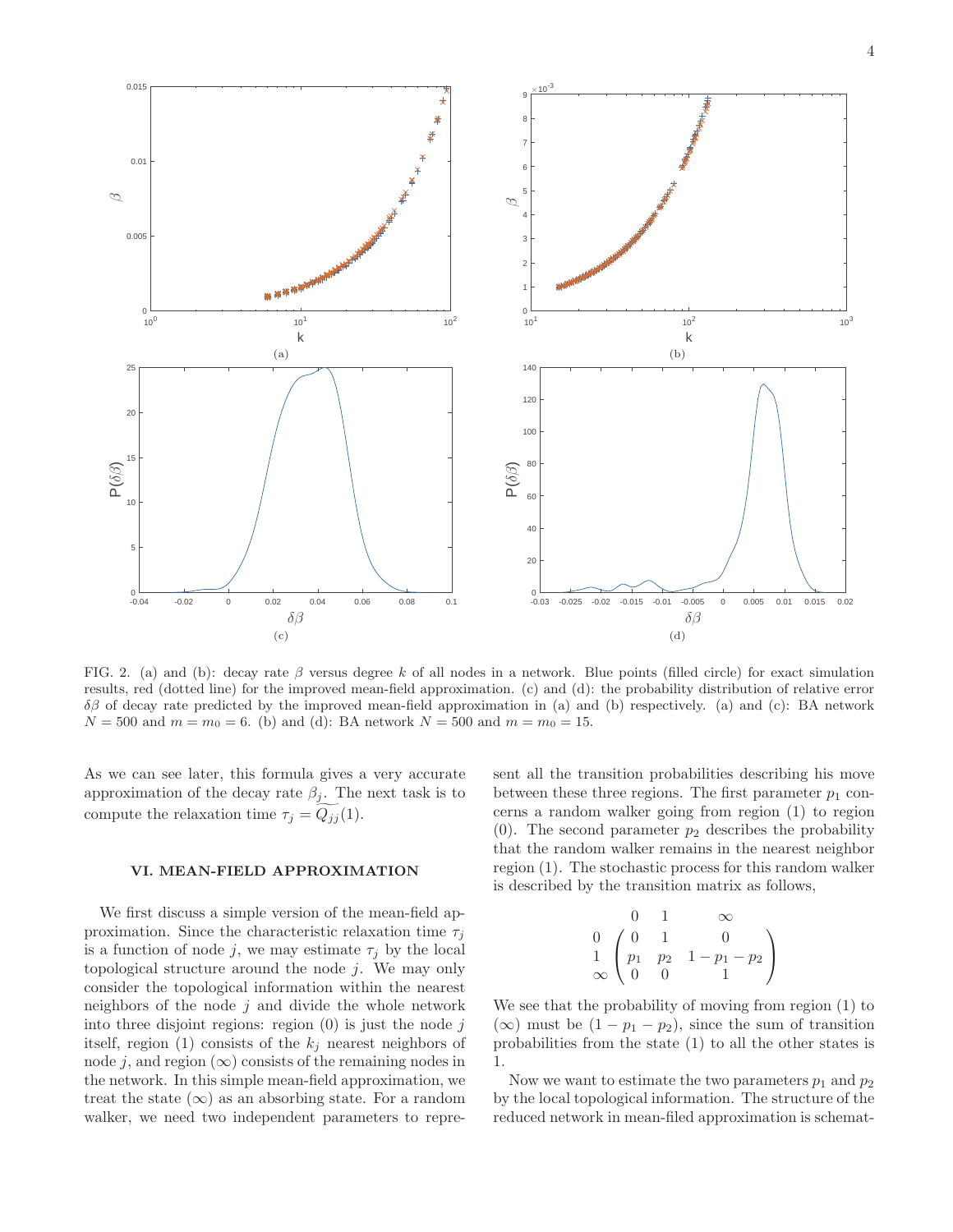5



<span id="page-4-0"></span>FIG. 3. Schematic diagram of the network structure under mean-field approximation. Note that each edge in the diagram actually represent a set of several edges. The number of edges connecting region (0) and (1) is  $k_j$ . The number of edges connecting region (1) and region  $(\infty)$  is the degree of the giant node  $J$  formed by region  $(0)$  and  $(1)$  together, which is denoted as  $k_j$ . Note that there are loops at the state  $(1)$ and  $(\infty)$ .

ically shown in FIG.[\(3\)](#page-4-0). We can write out the transition probability  $p_1$  and  $p_2$  directly from this reduced network. Note that we shall think there are infinite number of loops at state  $(\infty)$  since we regard it as an absorbing state. The degree of the abstract node (1) is the sum of degrees of all nodes in region (1), which is  $\sum_{\nu \in \text{Nei}(j)} k_{\nu} = k_{j} \langle k_{\nu} \rangle$ . Note that  $\langle k_{\nu} \rangle$  denotes the average degree of all nearest neighbors of node  $j$ . And the number of edges connecting abstract node (1) and node  $(\infty)$  is the degree of the giant node formed by region (0) and (1),

$$
k_J = k_j \langle k_\nu \rangle - k_j - c_j k_j (k_j - 1) \tag{13}
$$

where  $c_j$  is the clustering coefficient of node j. We shall make an assumption that in this reduced network, the random walker still move through any edge with equal probabilities, as an approximation. Then the parameters  $p_1 = k_j / \sum_{\nu \in Nei(j)} k_{\nu} = 1 / \langle k_{\nu} \rangle$  and  $p_2 = 1 - p_1 - k_J / \sum_{\nu \in Ne(j)} k_{\nu} = c_j (k_j - 1) / \langle k_{\nu} \rangle.$ 

Because the  $\infty$  state is an absorbing state, the stochastic matrix of simple mean-field approximation can be future reduced to a  $2 \times 2$  matrix. We obtain the formula of  $P_{ij}(t)$  as,

$$
(P_{jj}(t), \ \sum_{\nu \in \text{Nei}(j)} P_{j\nu}(t)) = (1 \ 0) \begin{pmatrix} 0 & 1 \\ p_1 & p_2 \end{pmatrix}^t \tag{14}
$$

By Eq.[\(3\)](#page-1-0), we can readily obtain,

$$
\widetilde{Q_{jj}}(z) = \begin{pmatrix} 1 & 0 \end{pmatrix} \begin{pmatrix} 1 & -\frac{1}{z} \\ -\frac{p_1}{z} & 1 - \frac{p_2}{z} \end{pmatrix}^{-1} \begin{pmatrix} 1 \\ 0 \end{pmatrix} \tag{15}
$$

And one can derive the approximate formula of the characteristic relaxation time  $\tau_j = Q_{jj}(1)$ ,

<span id="page-4-1"></span>
$$
\tau_j = \frac{1 - p_2}{1 - p_1 - p_2} \tag{16}
$$

Now, with Eq. $(12)$  and Eq. $(16)$ , we obtain an approximate formula of the decay rate  $\beta_i$ . Simulations have verified these analytical results.

The simple mean-field theory can be improved by introducing a non-zero returning probability  $p_3$  from state

 $(\infty)$  to state (1). Thus the improved mean-field approximation uses the following transition matrix,

$$
\begin{array}{ccc}\n0 & 1 & \infty \\
0 & \begin{pmatrix} 0 & 1 & 0 \\
p_1 & p_2 & 1 - p_1 - p_2 \\
0 & p_3 & 1 - p_3 \end{pmatrix}\n\end{array}
$$

The critical change in this improved mean-field approximation is that the transition matrix now completely describes the reduce network in FIG.[\(3\)](#page-4-0), which is selfconsistent since it describes a legal undirected network. However, we have to use some global information of the original network, namely the size  $N$  and the average degree  $\langle k \rangle$ , to calculate  $p_3$ . The degree of abstract node  $(\infty)$  is the sum of degrees of all nodes in region  $(\infty)$ , which is  $(N \langle k \rangle - k_j - k_j \langle k_\nu \rangle)$ . Then we have  $p_3 = k_J / (N \langle k \rangle - k_j - k_j \langle k_\nu \rangle).$ 

By Eq.[\(3\)](#page-1-0), the corresponding solution for  $\widetilde{Q_{jj}}(z)$  is,

$$
\widetilde{Q_{jj}}(z) =
$$
\n
$$
(1 - P_0^{\infty}, -P_1^{\infty}, -P_{\infty}^{\infty}) \begin{pmatrix} 1 & -\frac{1}{z} & 0 \\ -\frac{p_1}{z} & 1 - \frac{p_2}{z} & -\frac{1 - p_1 - p_2}{z} \\ 0 & -\frac{p_3}{z} & 1 - \frac{\tilde{z} - p_3}{z} \end{pmatrix}^{-1} \begin{pmatrix} 1 \\ 0 \\ 0 \end{pmatrix}
$$
\n
$$
(17)
$$

Similarly one can calculate the characteristic relaxation time  $\tau_j = Q_{jj}(1)$  as,

$$
\tau_j = \frac{p_1(-1 + p_2 - 2p_3) + (1 - p_2 + p_3)^2}{(1 - p_2 + p_1(-1 + p_3) + p_3)^2} \tag{18}
$$

More interestingly, the improved mean-field approximation describes a legal network as in FIG.[\(3\)](#page-4-0). If we use the approximate  $Q_{jj}(z)$  function in the equation of poles Eq.[\(7\)](#page-1-1) at node  $j$ , we are guaranteed to find an approximate main pole  $z_0$ . The equation of poles is a quadratic equation of  $z$ ,

$$
\frac{p_1 + p_2 - p_3 - z}{p_1(p_3 - 1) + z(-p_2 + p_3 + z)} + \frac{p_1 + p_2 - p_3 - 1}{-(p_1 + 1)p_3 + p_1 + p_2 - 1} + P_j^{\infty} = 0
$$
\n(19)

Numerical calculations have verified that there is a solution  $z_0 \lesssim 1$  corresponding to the main pole. In next section we show that this improved mean-field theory provides excellent agreement with simulation.

# VIII. COMPARISON WITH NUMERICAL RESULTS

# CHARACTERISTIC RELAXATION TIME

The approximate values of the characteristic relaxation time by two versions of mean-field are compared to the exact results by simulations, see in FIG.[\(1\)](#page-2-1).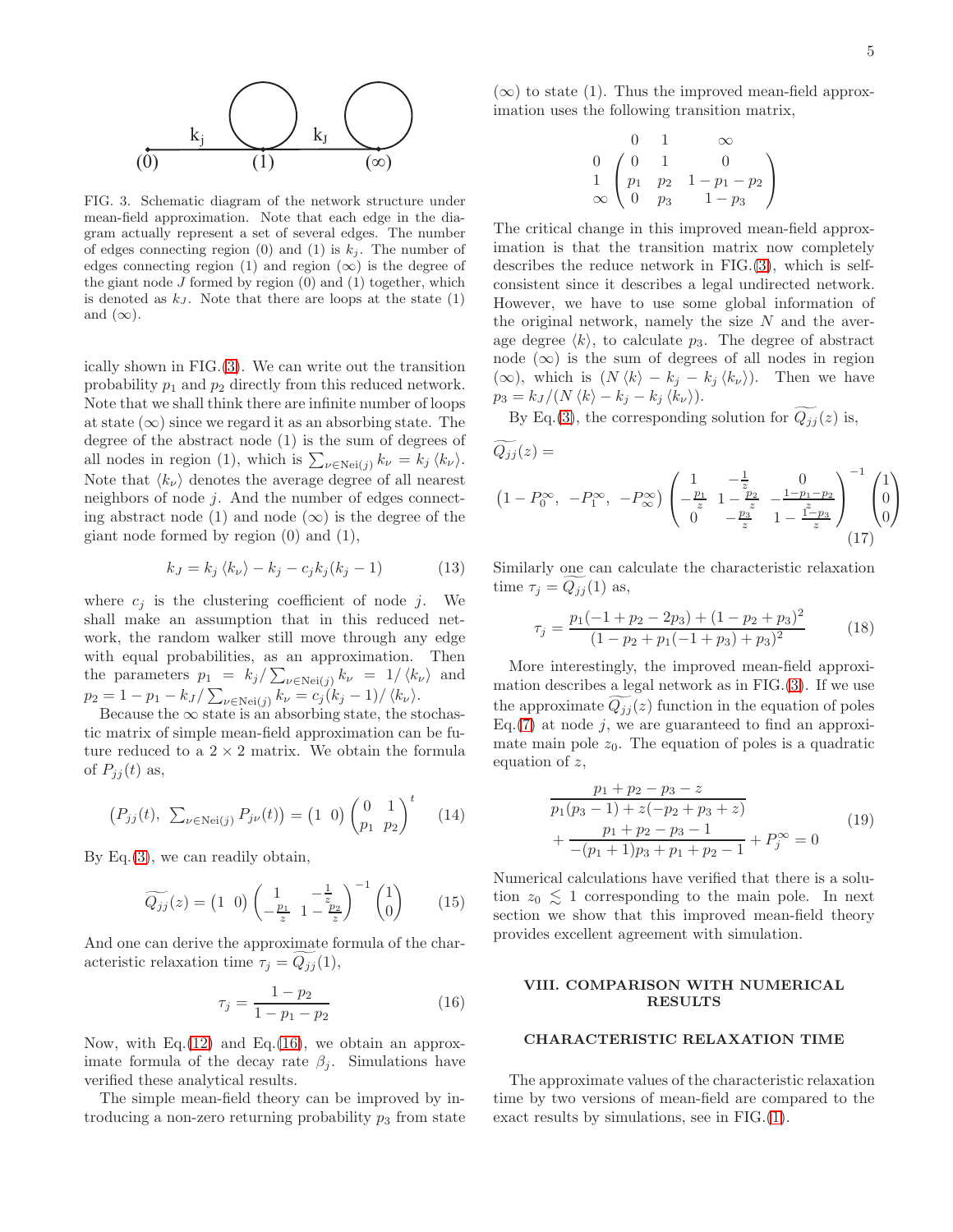

<span id="page-5-0"></span>FIG. 4. First-passage time probability distribution  $F(t)$  v.s. time t for a random node in a network. The exact first passage time distribution function (black line), and the predictions by the expansion formula (dashed lines) when omitting the poles whose absolute value is less than 0.2, 0.4, 0.6, 0.8, respectively. (a): BA network  $N = 30$ ,  $m_0 = m = 2$ ; (b): BA network  $N = 100, m_0 = m = 2.$ 

We can find that both models work well when the degrees of nodes are relatively small, but for high degree nodes, the improved version is unquestionably better. This effect makes sense because a node with a high degree has a large cluster so that treating the region  $\infty$  as the absorbing state is not appropriate.

#### THE DECAY RATE

The improved mean-field model gives a very accurate prediction of the decay rate, see in FIG.[\(2\)](#page-3-0).

#### FPT DISTRIBUTION AND THE MFPT

The Expansion form of first passage time distribution function allows us to obtain various approximate formulas of the distribution. It is clear the importance of poles  $z_n$  is ordered by their absolute values  $|z_n|$ . The more poles with small absolute values we take into consideration, the more detail information of the first passage distribution we can get. See FIG.[\(4\)](#page-5-0) for some typical cases.

From the results above we find that the prediction of first passage time distribution better than the asymptotic approximation. This approach should also result in a more accurate prediction of the mean first passage time, as shown in FIG.[\(5\)](#page-6-0).

The pole expansion form gives a more accurate formula of the mean first passage time, which is essential when an accurate prediction of the mean first passage time is needed.

## XI. THE COEFFICIENTS IN THE EXPANSION FORM

We find the coefficient function  $A_z$  has some special patter in function graph, as shown in FIG.[\(6\)](#page-7-20),

From the formula of coefficient function  $A_z$ , Eq.[\(9\)](#page-1-2), we know that the coefficient  $A_z$  reaches 0 when  $Q_{jj}(z)$ or  $\widetilde{Q_{jj}}'(z)$  is at its maximum or singular point. The singular points of  $Q_{ij}(z)$  do indicate most of the zero points of  $A_z$ , while the others correspond to the maximum points of  $\widetilde{Q_{jj}}'(z)$  between two singular points of  $Q_{jj}(z)$ . So we can conclude that the flat bottom of the coefficient function  $A_z$  is because of the distribution of the singular point of  $Q_{jj}(z)$ . The range of flat bottom is just the range between the smallest and the most significant singular point. We found that except from the main pole  $z_0$ , all the other poles locate between the zero points of  $A_z$ . Because the FPT distribution function in z domain  $Q_{ij}(z)$  is monotonic between any two singular points along the real axis, so there will be one or no pole between every two neighbor singular points, i.e. every two zero points of coefficient  $A_z$ . This shows that only the main pole can have large coefficient,  $A_{z_0} >> A_{z_i}$  for  $i \neq 0$ , which validates our prediction,  $A_{z_0} \lesssim 1$ .

#### XII. CONCLUSION

In summary, we studied the first-passage probability at a given time. By the inverse Laplace transform, we could write the probability as the summation of finitely many terms with different time dependence. Among those terms, we identified the one correspond to the asymp-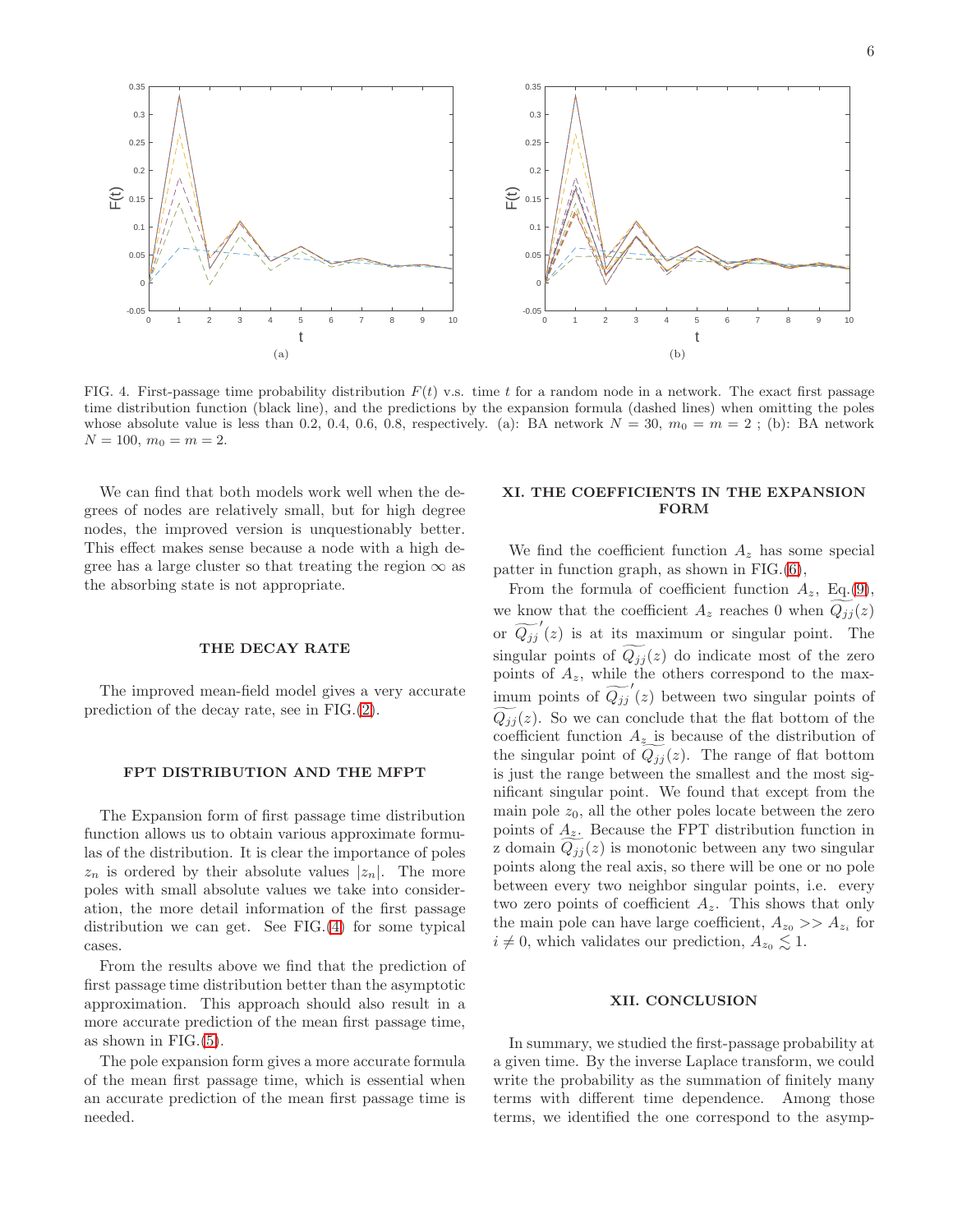

<span id="page-6-0"></span>FIG. 5. (a) and (b): part of the graph of mean first passage time  $\langle T \rangle$  v.s. NO. of the target node j. The black line represents the exact value and the dashed lines are the prediction by expansion formula when omitting the poles whose absolute value is less than 0.2, 0.4, 0.6, 0.8, respectively. (c) and (d): the probability distribution of relative error  $\delta \langle T \rangle$  predicted by expansion formula in (a) and (b) respectively. The dashed lines are in one-to-one correspondence to those in (a) and (b) according to their colors. (a): BA network  $N = 30$ ,  $m_0 = m = 2$ ; (b): BA network  $N = 30$ ,  $m_0 = m = 2$ .

totic decaying[\[20](#page-7-19)] and obtain an accurate formula for the decay rate  $\beta$ . We developed a mean field approximation method to estimate the characteristic relaxation time by local region network information, and the theoretical results are well supported by numerical simulations of BA, ER, and WS network. By analysis the rest terms in the formula of first-passage probability, it is possible to find some structural parameters of the network which are critical to the first-passage process.

#### APPENDIX: POLES AND RESIDUES OF  $G_{ij}(z)z^{t-1}$  IN THE INVERSE LAPLACE TRANSFORM

By Eq.[\(10\)](#page-1-3), the cumulative distribution function of the first-passage time,  $G_{ij}(t)$ , is a function of all residues of  $\widetilde{G_{ij}}(z)z^{t-1}$  in the region of convergence (ROC). From Eq.  $(7)$  and Eq.  $(3)$ , we know that all the poles are completely determined by the stochastic matrix S. It is clear that its determinant det  $(zI - S)$  and each element of its matrix of cofactors  $C$  are polynomials of  $z$ , and the order of det  $(zI - S)$  as a polynomial is exactly N. We rewrite the Eq.  $(3)$  in a new way as,

<span id="page-6-1"></span>
$$
\widetilde{Q_{ij}}(z) = \frac{z(\mathbf{p_i^0} - \mathbf{p^\infty}) \mathbf{C}^\mathsf{T} \mathbf{e_j}}{\det(z\mathbf{I} - \mathbf{S})}
$$
(A.20)

Now we can see that  $Q_{ij}(z)$  is a rational function of z. And especially, the denominator det  $(zI - S)$  is irrelevant to i and j. From Eq.[\(5\)](#page-1-4), the formula of  $G_{ij}(z)$ , we know that this denominator can be eliminated and makes the numerator in Eq. $(5)$  be simply a polynomial of z. Thus, we conclude that the poles appear only when the denominator of  $G_{ij}(z)$  is zero, which is exactly Eq.[\(7\)](#page-1-1). By Eq.(7)